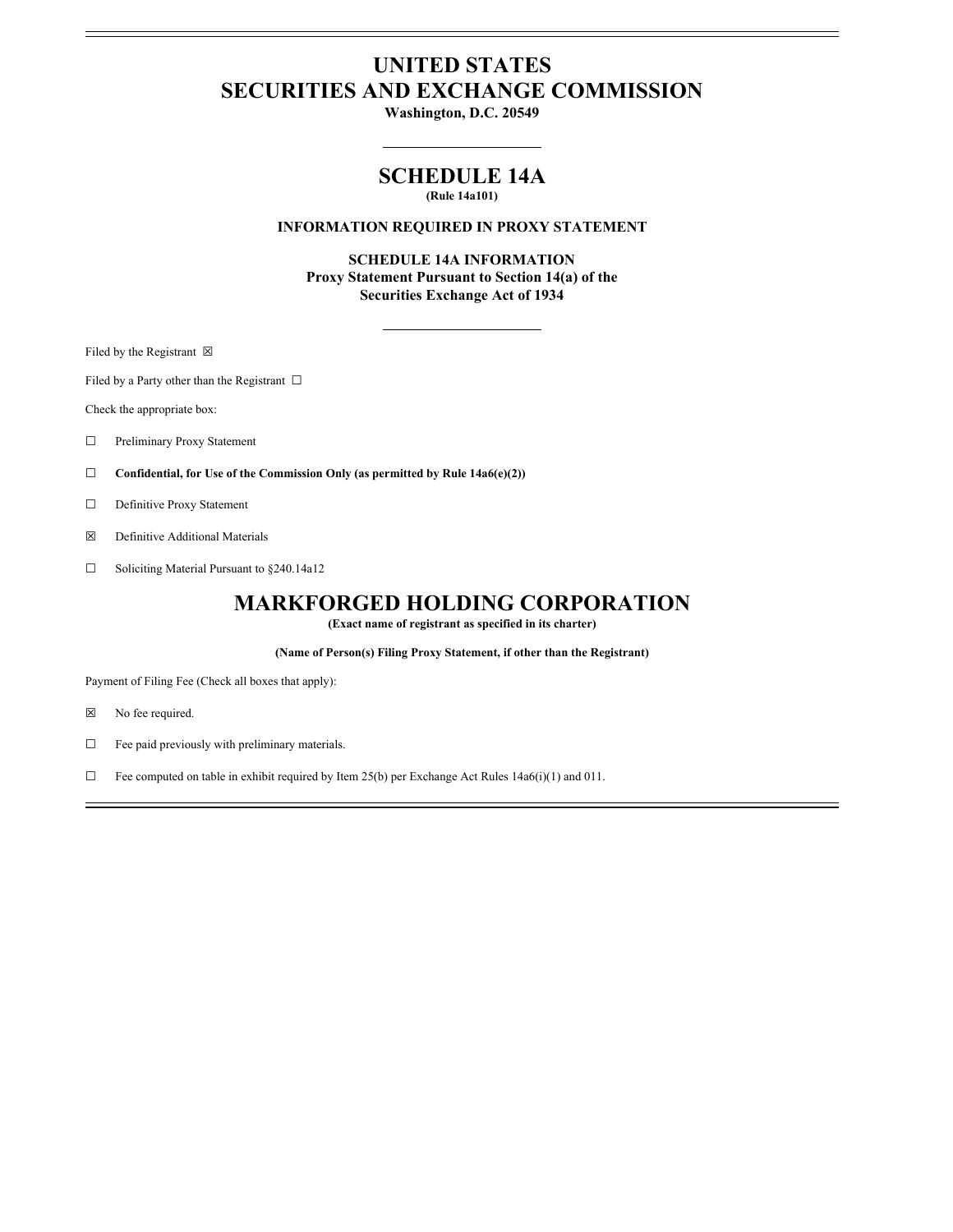



D83253-P71051

#### You invested in MARKFORGED HOLDING CORPORATION and it's time to vote! You have the right to vote on proposals being presented at the Annual Meeting. This is an important notice regarding the availability of proxy material for the stockholder meeting to be held on June 21, 2022.

### Get informed before you vote

View the Annual Report, Notice & Proxy Statement online OR you can receive a free paper or email copy of the material(s) by requesting prior to June 7, 2022. If you would like to request a copy of the material(s) for this and/or future stockholder meetings, you may (1) visit www.ProxyVote.com, (2) call 1-800-579-1639 or (3) send an email to sendmaterial@proxyvote.com. If sending an email, please include your control number (indicated below) in the subject line. Unless requested, you will not otherwise receive a paper or email copy.



\*Please check the meeting materials for any special requirements for meeting attendance.